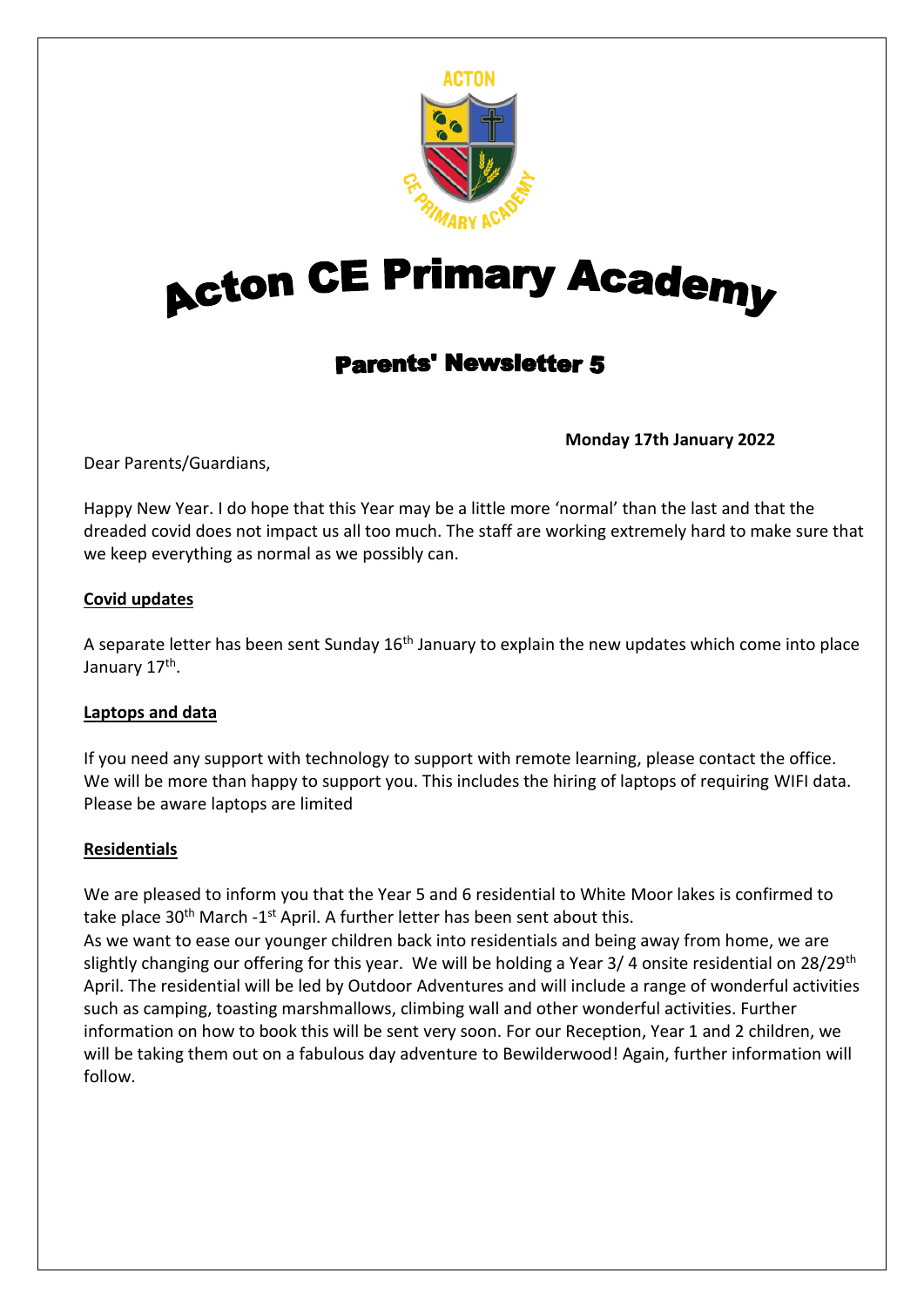#### **Drop off and Collection times**

As no doubt you agree, parking around Acton is very limited. In order to ease the parking on the village car park and Wilbraham Road, can I ask you to keep to your allocated drop off and collection times.

Drop Off 8.40am KS2 8.50am KS1 and Reception.

Collection 3.20: KS2 3.30: Ks1 and Reception.

It has been noted by parent council that some parents are coming a little too early and this is taking up the parking spaces for the parents who need to collect their children first. I appreciate parking is not wonderful around Acton, which is something I am addressing with the new Trust and the highways agency. Please continue to not park outside of school on either side of the main road. Any abuse towards staff or parents about this matter will not be tolerated. I will continue to work with parent council in dealing with the parking issues around school.

#### **Choir- Singfest**

Choir will be joining a mass rehearsal on Thursday 27<sup>th</sup> January at Malbank. This is to get ready for the live concert on 22<sup>nd</sup> March 2022. Further details will follow.

## **Testing**

It seems that the DFE are continuing statutory testing this year. Year 6 will take their SATs from 9<sup>th</sup> May  $-12$ <sup>th</sup> May. Year 2 will take part in their SATs in May. Year 1 children will take their phonics screening assessments in June. Year 4 will be taking their multiplication assessments in June. Class teachers will provide further information as to what these tests entails. I cannot stress enough that I do not want anyone to worry about these assessments and that we certainly will not be adding any extra stress on the children prior to these dates.

#### **Staffing News**

We are pleased to welcome Miss Glover, Mrs Kaziewicz and Mrs Southgate to the team. Miss Glover will be working in EYFS, Mrs Kaziewicz will be supporting children throughout the school and Mrs Southgate will be joining our mid-day team.

#### **Overseas Link**

We are pleased to announce that we are now have a confirmed partnership with The Ahafo-Ano South District schools, Ghana. This is an amazing opportunity for children to have close links with children overseas and develop their understanding of the wider world. Year 3 will be reading and responding to letters and our older children will be taking part in a live Google meet with the children in Ghana. We are also hoping that the staff at the school will have the opportunity to come and see us over at Acton.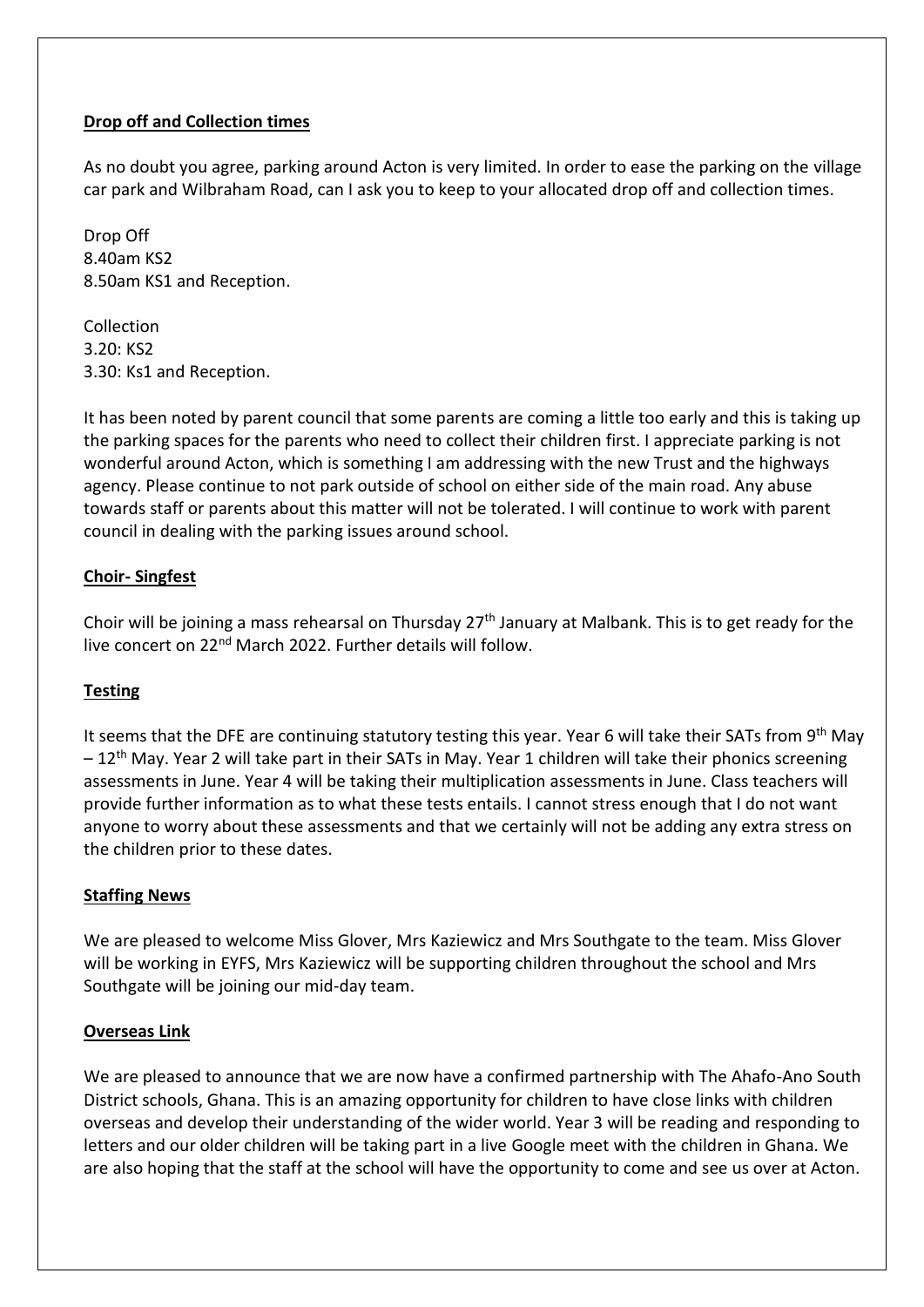#### **Volunteers**

If you could offer some time to listen to readers in the school or do a bit of gardening, please do get in touch. We are always excited to see new faces.

#### **Chinese New Year**

Chinese New Year takes place on Tuesday  $1^{st}$  Feb. Each Year group will be celebrating the day by taking part in lots of activities. We would like the children to wear something red for this day. Non uniform is allowed if you wish.

#### **Staying safe online -NSPCC day SPEAK OUT STAY SAFE!**

For Internet Safety Day 8<sup>th</sup> Feb, we will be taking part in the NSPCC Speak out Stay Safe programme. A further letter to explain what the day will entail is attached. We take Online safety extremely seriously at Acton and feel it is important to raise the importance to children as to how they must keep safe when online. The NSPCC programme allows us to deliver this message at a child friendly level.

#### **Snapshot of Learning**

#### **EYFS**

Wow what a fantastic start to the new year we have had! Reception Class have started to look at our new topic, people that help us and are excited to interview some real-life heroes later on this half term. They have been enjoying their PE lessons with Mr Gibbons, developing their ball handling skills. We have also been lucky enough to have our wonderful classroom assistant join us, Miss Glover. We are so excited for Spring to arrive so we can start exploring the outdoors again. Mrs Gregory

#### **Year 1**

Year 1 has been exploring our new text Hermelin who is a detective mouse, he helps the residents of Offley Street find their lost belongings. The child over the next few weeks will be writing their own version of a detective story and a letter to one of the residents of Offley Street. In Maths we have been looking at addition and subtraction within 20. We are also working hard to embed our number bonds to 10. In topic we have been looking at birds and how they vary from other animals. Year 1 will be taking part in the big bird watch on 28<sup>th</sup> of January. In Science we have been looking at animals including humans. We are currently exploring the different parts of our body and their functions. In the next few weeks, we will be exploring our senses and looking at the similarities and differences between humans and animals. Our current topic in RSE is friendship and we have been using the text 'Want to play trucks?' to support our learning. We have explored how we can include friends and explored some different games we could play at break time.

Miss Bloore

#### **Year 2**

Year 2 have already had a busy start to the spring term. They have been enjoying the beginning of their new topic 'fun at the fair' by looking at artwork by David Ogge. They enjoyed choosing their favourite pieces and are very much looking forward to designing their own fairground pieces over the next few weeks. In music, we have been making a lot of noise learning about percussion instruments. The children have been playing games in order to learn the names of various instruments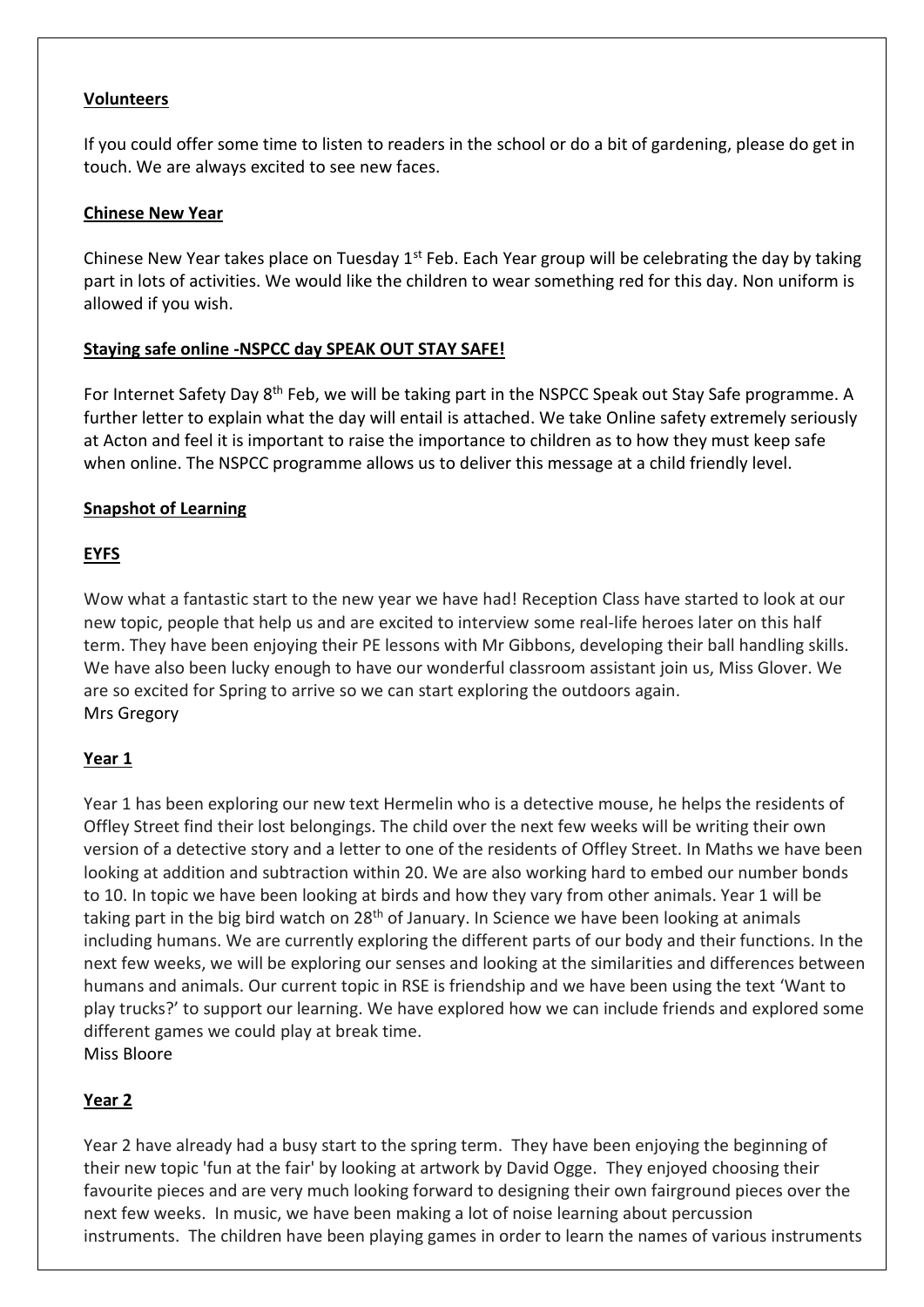which they will be using in their compositions. They have also been learning to how create virtual pieces of music on Purple Mash. Our new Year's resolution for 2022 is to present our work to the best of our ability every time we write so the children have been working extra hard on their handwriting too!

Mrs Torrie and Mrs Rogers

# **Year 3**

In year 3 we did lots of great work over Christmas and really enjoyed our Victorian Day. We could not believe what it was like to go to school during this time and really enjoyed all the activities we did, especially the Victorian dancing. This half term we are really looking forward to studying our new text in English, Jemmy Button, and are looking forward to writing our letter all about this. In geography this half term we are looking at recycling, and we will be understanding how different countries from around the world choose to recycle. Finally, in design and technology we will be designing and building our own robot or animal from recyclable materials. We are really looking forward to all of our exciting topics this half term.

Mr Hollinrake

# **Year 4**

Year 4 have been working so hard since we have returned. We are really challenging our maths brains at the moment, multiplying 2 and 3 digit numbers by one digit numbers. There have been lots of stages to remember but we are getting much better. We are really enjoying our new Art/DT topic looking at Stuart houses and developing our sketching skills. We can't wait to turn our designs into clay models. Miss Cross

# **Year 5**

In Year 5, we have started our new science topic on the properties of materials. Last week, we investigated different types of tape to see which one was the strongest and came up with some interesting methods to test the tape out.

We have really enjoyed playing netball with Mr Gibbons and are keeping our fitness levels up with lots of active 30 sessions with Mr Scott.

In maths, we have been working hard on fractions and comparing different fractions of chocolate bars to see who has eaten more! We have started reading our new book 'The Promise' in English and are now starting to write character descriptions.

Our new Christian value is respect and we have been learning about how to show respect and what we can do to show respect in school- using our manners and keeping of belongings tidy.

We are planning on designing and making natural wind chimes to reflect the work of Andy Goldsworthy and are already in planning stage of our beat boxing and rap!

Mrs Bramwell and Mrs McKinlay

## **Year 6**

Y6 have had a great start to the Spring term! We have begun our new geography topic of globalcitizen@work where we are exploring human impact on our world. We are really enjoying our English this half term- we are reading 'Dreams of Freedom' which has inspirational quotes from human rights activists. We are learning and writing all about inspirational people that have/are changing our world for the better. Y6 have been learning new netball skills with Mr Gibbons and are looking forward to starting our swimming this half term! We are starting looking at flowers and plants as part of a DT topic and are looking at what we can plant in the winter season so that we can grow our own bulbs/seeds to sell to parents! We have been continuing our Myhappymind journey and this term looking at the'Celebrate' module, where we look at our strengths and what makes us unique. As always, Y6 are working behind the scenes on their roles and responsibilities, doing their best to